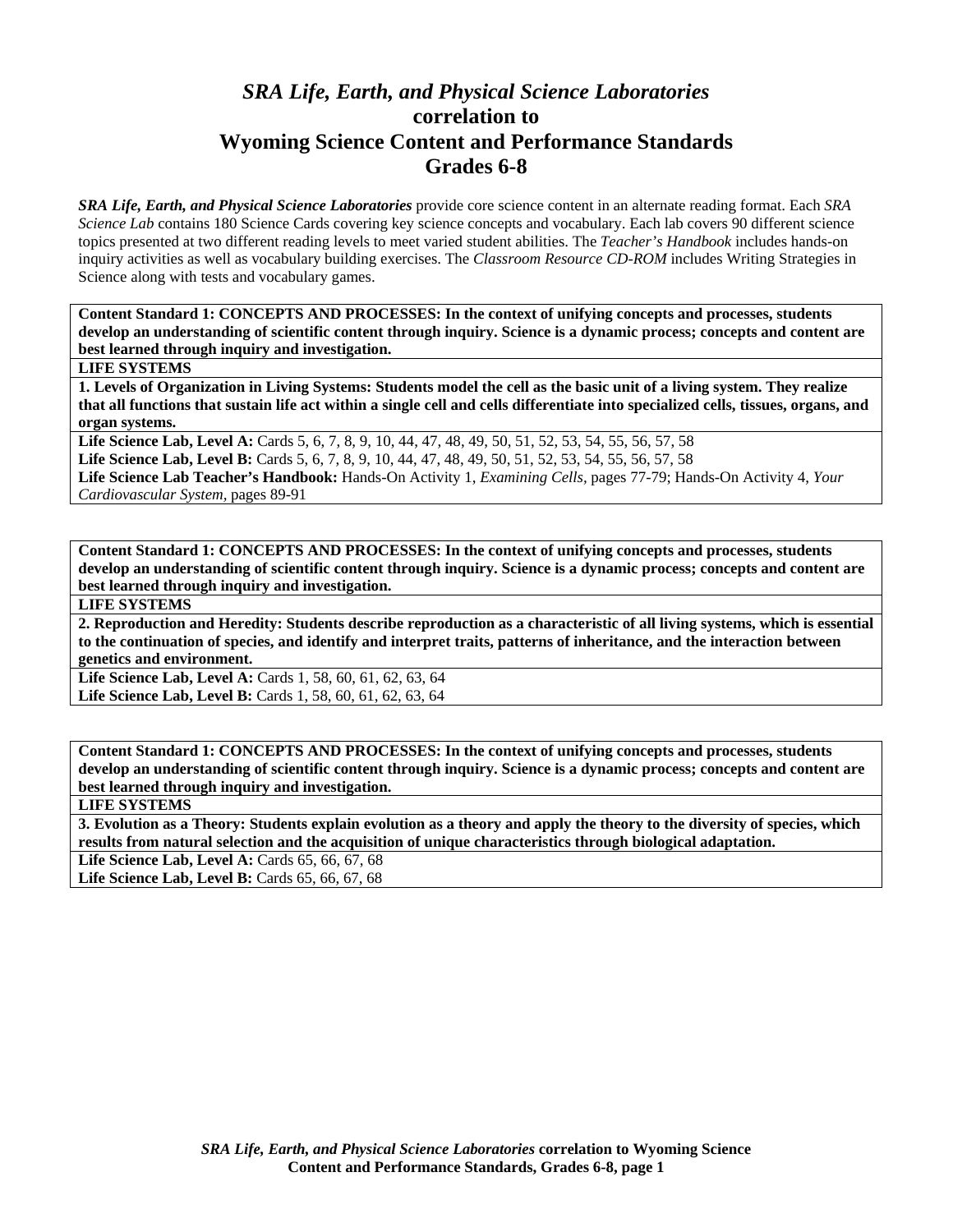**Content Standard 1: CONCEPTS AND PROCESSES: In the context of unifying concepts and processes, students develop an understanding of scientific content through inquiry. Science is a dynamic process; concepts and content are best learned through inquiry and investigation.** 

## **LIFE SYSTEMS**

**4. Diversity of Organisms: Students investigate the interconnectedness of organisms, identifying similarity and diversity of organisms through a classification system of hierarchical relationships and structural homologies.** 

Life Science Lab, Level A: Cards 2, 3, 11, 12, 13, 14, 15, 16, 17, 18, 19, 20, 21, 22, 25, 26, 27, 28, 29, 30, 31, 32, 33, 34, 35, 36, 37, 38, 39, 40

Life Science Lab, Level B: Cards 2, 3, 11, 12, 13, 14, 15, 16, 17, 18, 19, 20, 21, 22, 25, 26, 27, 28, 29, 30, 31, 32, 33, 34, 35, 36, 37, 38, 39, 40

**Life Science Lab Teacher's Handbook:** Hands-On Activity 2, *Culturing Bacteria,* pages 81-83; Hands-On Activity 3, *Investigating Arthropods,* pages 85-87

**Content Standard 1: CONCEPTS AND PROCESSES: In the context of unifying concepts and processes, students develop an understanding of scientific content through inquiry. Science is a dynamic process; concepts and content are best learned through inquiry and investigation.** 

**LIFE SYSTEMS** 

**5. Behavior and Adaptation: Students recognize behavior as a response of an organism to an internal or environmental stimulus and connect the characteristics and behaviors of an organism to biological adaptation.** 

**Life Science Lab, Level A:** Cards 23, 24, 36, 41, 43, 83

Life Science Lab, Level B: Cards 23, 24, 36, 41, 43, 83

**Content Standard 1: CONCEPTS AND PROCESSES: In the context of unifying concepts and processes, students develop an understanding of scientific content through inquiry. Science is a dynamic process; concepts and content are best learned through inquiry and investigation.** 

**LIFE SYSTEMS** 

**6. Interrelationships of Populations and Ecosystems: Students illustrate populations of organisms and their interconnection within an ecosystem, identifying relationships among producers, consumers, and decomposers.** 

**Life Science Lab, Level A:** Cards 13, 73, 74, 75, 76, 77

**Life Science Lab, Level B:** Cards 13, 73, 74, 75, 76, 77

**Life Science Lab Teacher's Handbook:** Hands-On Activity 6, *How Much Does Energy Cost?,* pages 97-99

**Content Standard 1: CONCEPTS AND PROCESSES: In the context of unifying concepts and processes, students develop an understanding of scientific content through inquiry. Science is a dynamic process; concepts and content are best learned through inquiry and investigation.** 

**EARTH, SPACE, AND PHYSICAL SCIENCE** 

**7. The Earth in the Solar System: Students describe Earth as the third planet in the Solar System and understand the effects of the sun as a major source of energy, gravitational forces, and motions of objects in the Solar System.** 

**Earth Science Lab, Level A:** Cards 62, 63, 64, 65, 66, 67, 68, 69, 70, 71, 72, 73

**Earth Science Lab, Level B:** Cards 62, 63, 64, 65, 66, 67, 68, 69, 70, 71, 72, 73

**Earth Science Lab Teacher's Handbook:** Hands-On Activity 7, *Sizes in the Solar System,* pages 97-99

**Physical Science Lab, Level A: Card 59** Physical Science Lab, Level B: Card 59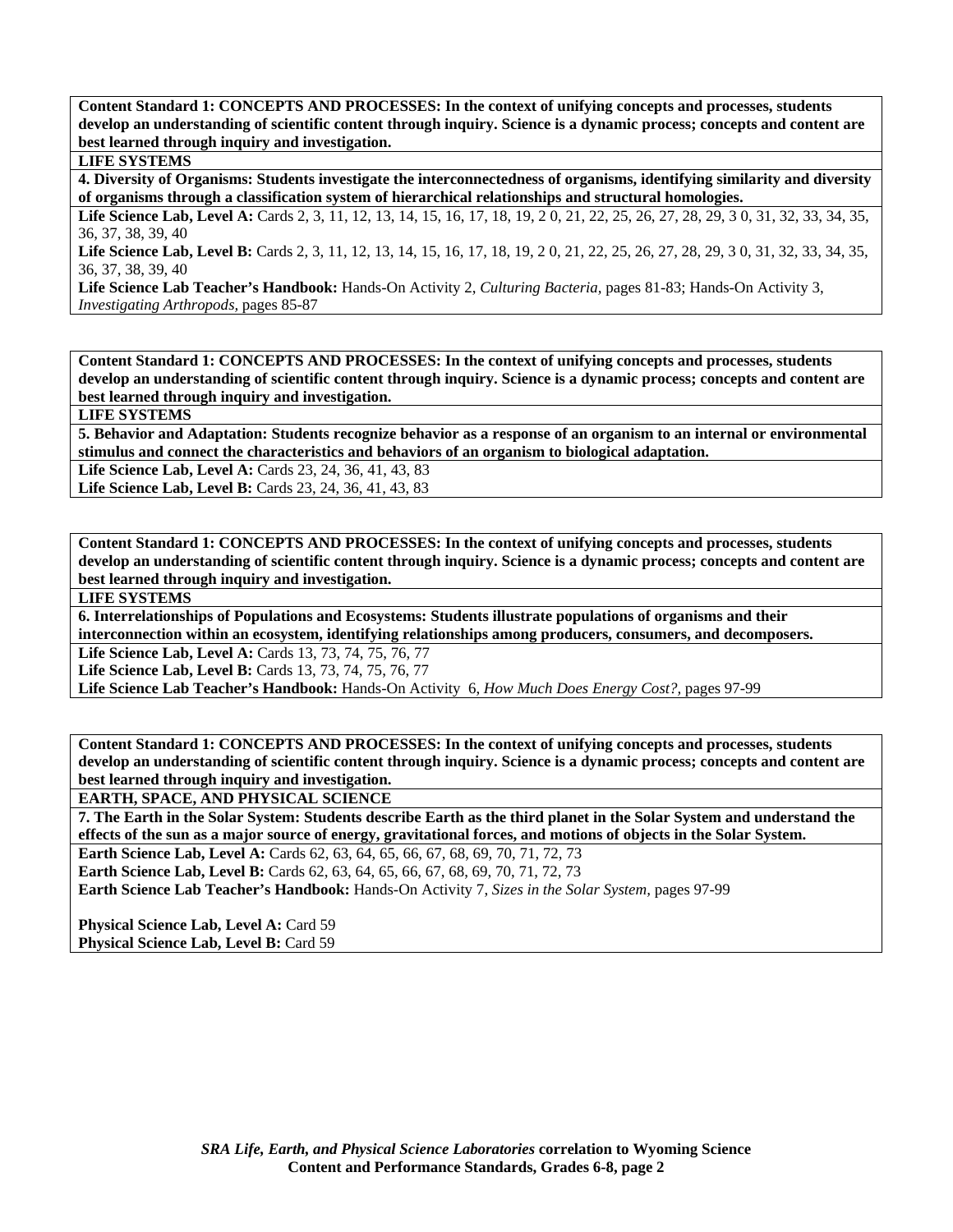**Content Standard 1: CONCEPTS AND PROCESSES: In the context of unifying concepts and processes, students develop an understanding of scientific content through inquiry. Science is a dynamic process; concepts and content are best learned through inquiry and investigation.** 

**EARTH, SPACE, AND PHYSICAL SYSTEMS** 

**8. The Structure of the Earth System: Students examine the structure of the Earth, identifying layers of the Earth, considering plate movements and its effect, and recognizing landforms resulting from constructive and destructive forces.** 

**Earth Science Lab, Level A:** Cards 1, 2, 10, 11, 12, 13, 14, 15, 16, 17, 21, 22, 24, 25, 26, 27, 28 **Earth Science Lab, Level B:** Cards 1, 2, 10, 11, 12, 13, 14, 15, 16, 17, 21, 22, 24, 25, 26, 27, 28 **Earth Science Lab Teacher's Handbook:** Hands-On Activity 2, *Plate Boundaries in Action,* pages 77-79

**Content Standard 1: CONCEPTS AND PROCESSES: In the context of unifying concepts and processes, students develop an understanding of scientific content through inquiry. Science is a dynamic process; concepts and content are best learned through inquiry and investigation.** 

**EARTH, SPACE, AND PHYSICAL SYSTEMS** 

**9. The Earth's History: Students systematize the Earth's history in terms of geological evidence, comparing past and present Earth processes and identifying catastrophic events and fossil evidence.** 

Life Science Lab, Level A: Card 67

Life Science Lab, Level B: Card 67

**Life Science Lab Teacher's Handbook:** Hands-On Activity 5, *Making Fossils,* pages 93-95

**Earth Science Lab, Level A:** Cards 10, 11, 12, 13, 14, 15, 17, 30, 31, 32, 33, 34, 52, 53, 54

**Earth Science Lab, Level B:** Cards 10, 11, 12, 13, 14, 15, 17, 30, 31, 32, 33, 34, 52, 53, 54

**Earth Science Lab Teacher's Handbook:** Hands-On Activity 2, *Plate Boundaries in Action,* pages 77-79; Hands-On Activity 6, *Modeling a Tornado,* pages 93-95

**Content Standard 1: CONCEPTS AND PROCESSES: In the context of unifying concepts and processes, students develop an understanding of scientific content through inquiry. Science is a dynamic process; concepts and content are best learned through inquiry and investigation.** 

**EARTH, SPACE, AND PHYSICAL SYSTEMS** 

**10. The Structure and Properties of Matter: Students identify characteristic properties of matter such as density, solubility, and boiling point and understand that elements are the basic components of matter.** 

**Physical Science Lab, Level A: Cards 1, 2, 3, 4, 5, 6, 7, 10, 42** 

**Physical Science Lab, Level B:** Cards 1, 2, 3, 4, 5, 6, 7, 10, 42

**Content Standard 1: CONCEPTS AND PROCESSES: In the context of unifying concepts and processes, students develop an understanding of scientific content through inquiry. Science is a dynamic process; concepts and content are best learned through inquiry and investigation.** 

**EARTH, SPACE, AND PHYSICAL SYSTEMS** 

**11. Physical and Chemical Changes in Matter: Students evaluate chemical and physical changes, recognizing that chemical change forms compounds with different properties and that physical change alters the appearance but not the composition of a substance.** 

**Physical Science Lab, Level A:** Cards 5, 6, 7, 8, 9, 11, 12, 13, 27, 28, 29, 30, 42 **Physical Science Lab, Level B:** Cards 5, 6, 7, 8, 9, 11, 12, 13, 27, 28, 29, 30, 42 **Physical Science Lab Teacher's Handbook:** Hands-On Activity 2, *Chemical Reaction Rates,* pages 81-83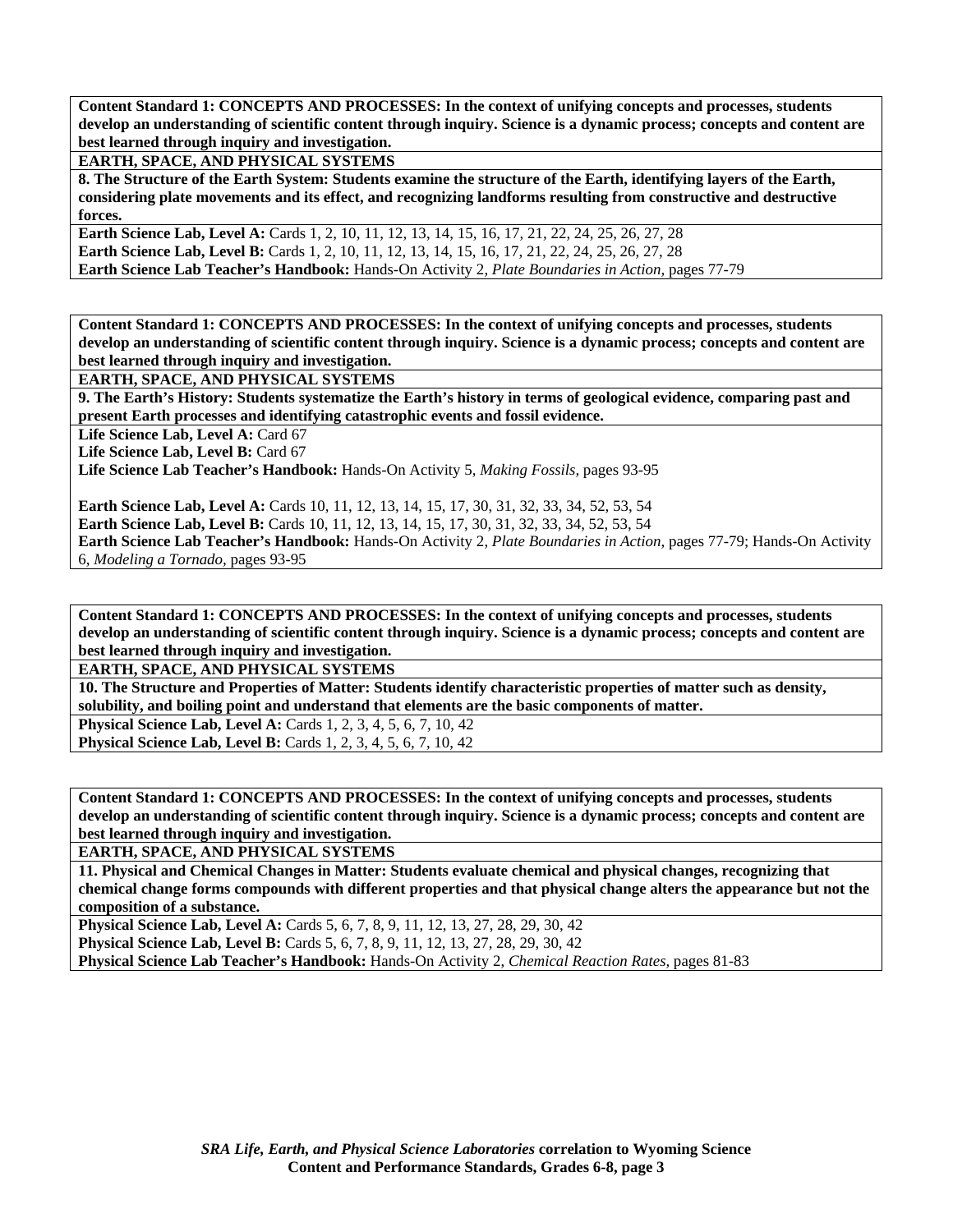**Content Standard 1: CONCEPTS AND PROCESSES: In the context of unifying concepts and processes, students develop an understanding of scientific content through inquiry. Science is a dynamic process; concepts and content are best learned through inquiry and investigation.** 

**EARTH, SPACE, AND PHYSICAL SYSTEMS** 

**12. Forms and Uses of Energy: Students investigate energy as a property of substances in a variety of forms with a range of uses.** 

**Physical Science Lab, Level A:** Cards 34, 36, 37, 38, 39, 40, 41, 42, 45, 46, 47, 48, 49, 66, 67, 68, 69, 70, 72, 73, 74, 76, 77, 78, 79, 81, 82, 83, 84, 90

**Physical Science Lab, Level B:** Cards 34, 36, 37, 38, 39, 40, 41, 42, 45, 46, 47, 48, 49, 66, 67, 68, 69, 70, 72, 73, 74, 76, 77, 78, 79, 81, 82, 83, 84, 90

**Physical Science Lab Teacher's Handbook:** Hands-On Activity 3, *Energy Conversion,* pages 85-87; Hands-On Activity 5, *Making a Potato Battery,* pages 93-95; Hands-On Activity 6, *Making Sound,* pages 97-99

**Content Standard 1: CONCEPTS AND PROCESSES: In the context of unifying concepts and processes, students develop an understanding of scientific content through inquiry. Science is a dynamic process; concepts and content are best learned through inquiry and investigation.** 

**EARTH, SPACE, AND PHYSICAL SYSTEMS** 

**13. The Conservation of Matter and Energy: Students identify supporting evidence to explain conservation of matter and energy, indicating that matter or energy cannot be created or destroyed but is transferred from one object to another.** 

**Physical Science Lab, Level A:** Cards 9, 27, 28, 29, 30, 36, 37, 39, 40, 41, 42, 45, 46, 47, 48, 49, 66, 67, 76, 77, 78, 79, 80, 82, 83

**Physical Science Lab, Level B:** Cards 9, 27, 28, 29, 30, 36, 37, 39, 40, 41, 42, 45, 46, 47, 48, 49, 66, 67, 76, 77, 78, 79, 80, 82, 83

**Physical Science Lab Teacher's Handbook:** Hands-On Activity 2, *Chemical Reaction Rates,* pages 81-83; Hands-On Activity 3, *Energy Conversion,* pages 85-87; Hands-On Activity 5, *Making a Potato Battery,* pages 93-95; Hands-On Activity 6, *Making Sound,* pages 97-99

**Content Standard 1: CONCEPTS AND PROCESSES: In the context of unifying concepts and processes, students develop an understanding of scientific content through inquiry. Science is a dynamic process; concepts and content are best learned through inquiry and investigation.** 

**EARTH, SPACE, AND PHYSICAL SYSTEMS** 

**14. Effects of Motions and Forces: Students describe motion of an object by position, direction, and speed, and identify the effects of force and inertia on an object.** 

**Physical Science Lab, Level A: Cards 50, 51, 52, 53, 54, 55, 56, 57, 58, 59** 

**Physical Science Lab, Level B:** Cards 50, 51, 52, 53, 54, 55, 56, 57, 58, 59

**Physical Science Lab Teacher's Handbook:** Hands-On Activity 4, *Reducing Friction,* pages 89-91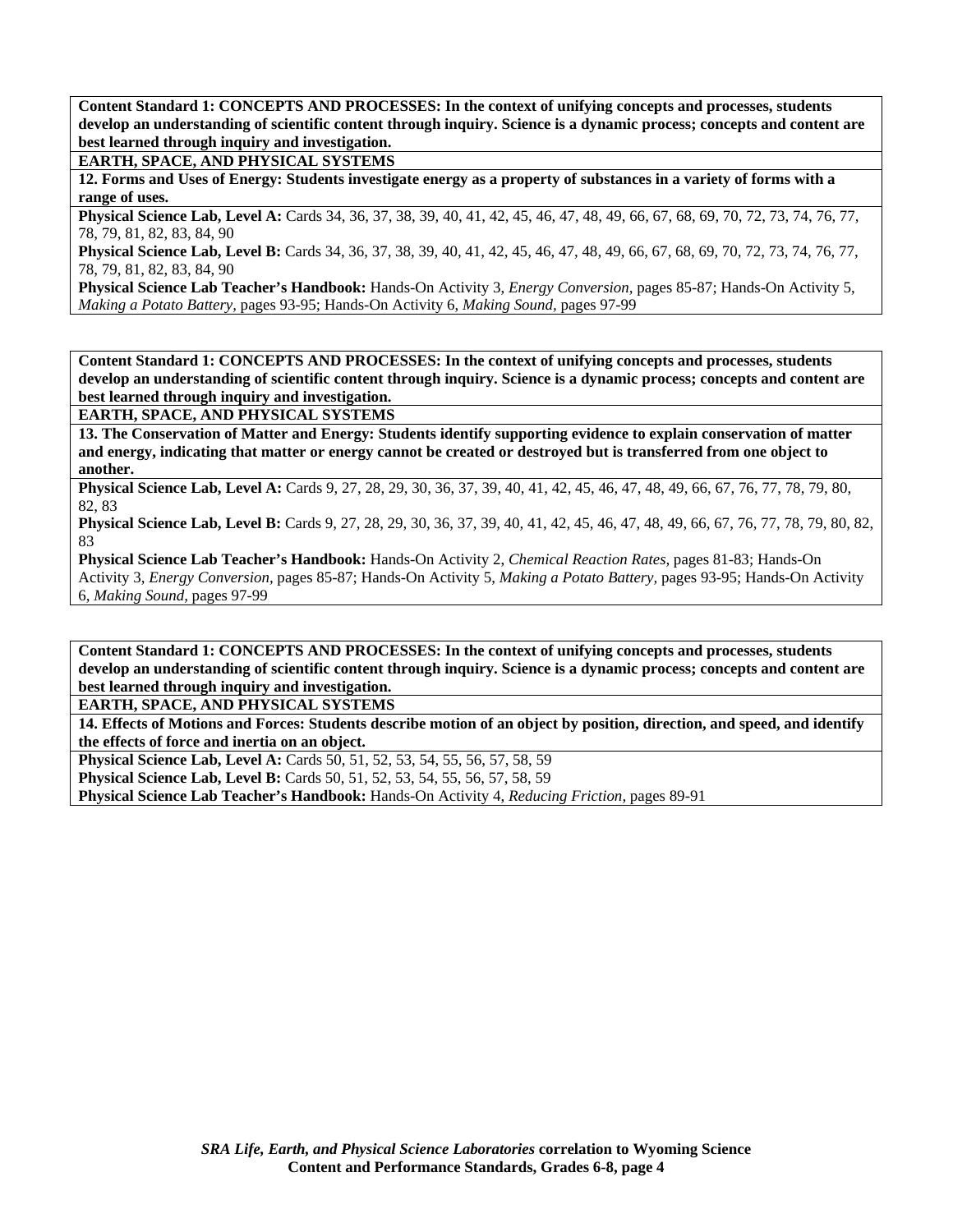**1. Students research scientific information and present findings through appropriate means.** 

**Life Science Lab Teacher's Handbook:** Hands-On Activity 1, *Examining Cells,* pages 77-79; Hands-On Activity 2, *Culturing Bacteria,* pages 81-83; Hands-On Activity 3, *Investigating Arthropods,* pages 85-87; Hands-On Activity 4, *Your Cardiovascular System,* pages 89-91; Hands-On Activity 5, *Making Fossils,* pages 93-95; Hands-On Activity 6, *How Much Does Energy Cost?,* pages 97-99; Hands-On Activity 7, *The Effects of Acid Rain,* pages 101-103

**Earth Science Lab Teacher's Handbook:** Hands-On Activity 1, *Identifying Minerals with the Mohs Scale,* pages 73-75; Hands-On Activity 2, *Plate Boundaries in Action,* pages 77-79; Hands-On Activity 3, *Interpreting a Topographic Map,* pages 81-83; Hands-On Activity 4, *Using Sound Waves,* pages 85-87; Hands-On Activity 5, *What is in the Air?,* pages 89-91; Hands-On Activity 6, *Modeling a Tornado,* pages 93-95; Hands-On Activity 7, *Sizes in the Solar System,* pages 97-99; Hands-On Activity 8, *Temperature, Salinity, and Water Density,* pages 101-103

**Physical Science Lab Teacher's Handbook:** Hands-On Activity 1, *Measuring pH of Acids and Bases,* pages 77-79; Hands-On Activity 2, *Chemical Reaction Rates,* pages 81-83; Hands-On Activity 3, *Energy Conversion,* pages 85-87; Hands-On Activity 4, *Reducing Friction,* pages 89-91; Hands-On Activity 5, *Making a Potato Battery,* pages 93-95; Hands-On Activity 6, *Making Sound,* pages 97-99

**Classroom Resource CD-ROM:** Writing Strategy 1-30

**Content Standard 2: SCIENCE AS INQUIRY: Students demonstrate knowledge, skills, and habits of mind necessary to safely perform scientific inquiry. Inquiry is the foundation for the development of content, teaching students the use of processes of science that enable them to construct and develop their own knowledge. Inquiry requires appropriate field, classroom, and laboratory experiences with suitable facilities and equipment.** 

**2. Students use inquiry to conduct scientific investigations.** 

• **Ask questions that lead to conducting an investigation.** 

**Life Science Lab Teacher's Handbook:** Hands-On Activity 1, *Examining Cells,* pages 77-79; Hands-On Activity 2, *Culturing Bacteria,* pages 81-83; Hands-On Activity 3, *Investigating Arthropods,* pages 85-87; Hands-On Activity 4, *Your Cardiovascular System,* pages 89-91; Hands-On Activity 5, *Making Fossils,* pages 93-95; Hands-On Activity 6, *How Much Does Energy Cost?,* pages 97-99; Hands-On Activity 7, *The Effects of Acid Rain,* pages 101-103

**Earth Science Lab Teacher's Handbook:** Hands-On Activity 1, *Identifying Minerals with the Mohs Scale,* pages 73-75; Hands-On Activity 2, *Plate Boundaries in Action,* pages 77-79; Hands-On Activity 3, *Interpreting a Topographic Map,* pages 81-83; Hands-On Activity 4, *Using Sound Waves,* pages 85-87; Hands-On Activity 5, *What is in the Air?,* pages 89-91; Hands-On Activity 6, *Modeling a Tornado,* pages 93-95; Hands-On Activity 7, *Sizes in the Solar System,* pages 97-99; Hands-On Activity 8, *Temperature, Salinity, and Water Density,* pages 101-103

**Physical Science Lab Teacher's Handbook:** Hands-On Activity 1, *Measuring pH of Acids and Bases,* pages 77-79; Hands-On Activity 2, *Chemical Reaction Rates,* pages 81-83; Hands-On Activity 3, *Energy Conversion,* pages 85-87; Hands-On Activity 4, *Reducing Friction,* pages 89-91; Hands-On Activity 5, *Making a Potato Battery,* pages 93-95; Hands-On Activity 6, *Making Sound,* pages 97-99

**Classroom Resource CD-ROM:** Writing Strategy 15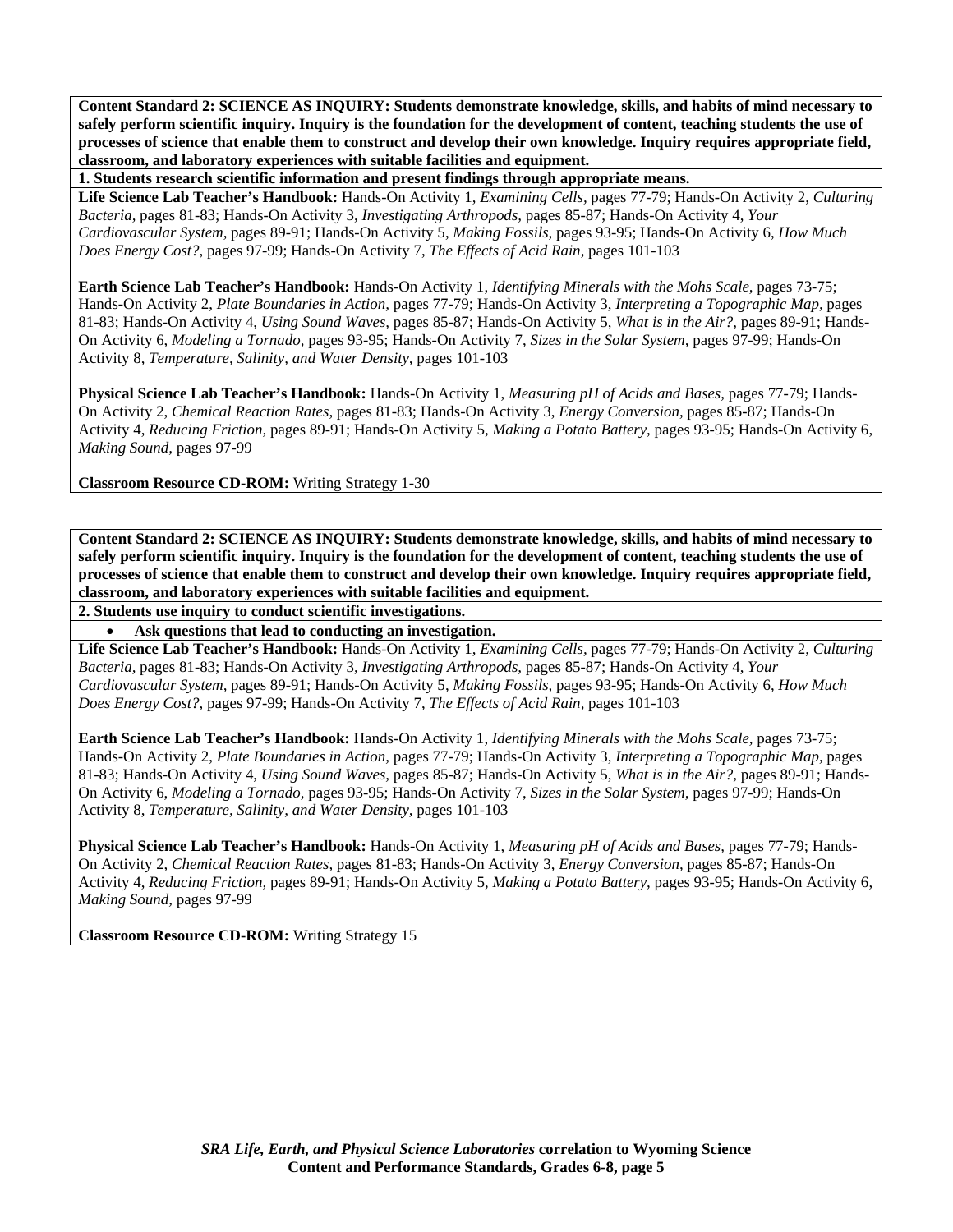**2. Students use inquiry to conduct scientific investigations.** 

• **Collect, organize, and analyze and appropriately represent data.** 

**Life Science Lab Teacher's Handbook:** Hands-On Activity 3, *Investigating Arthropods,* pages 85-87; Hands-On Activity 4, *Your Cardiovascular System,* pages 89-91; Hands-On Activity 5, *Making Fossils,* pages 93-95; Hands-On Activity 6, *How Much Does Energy Cost?,* pages 97-99; Hands-On Activity 7, *The Effects of Acid Rain,* pages 101-103

**Earth Science Lab Teacher's Handbook:** Hands-On Activity 1, *Identifying Minerals with the Mohs Scale,* pages 73-75; Hands-On Activity 3, *Interpreting a Topographic Map,* pages 81-83; Hands-On Activity 5, *What is in the Air?,* pages 89-91; Hands-On Activity 7, *Sizes in the Solar System,* pages 97-99; Hands-On Activity 8, *Temperature, Salinity, and Water Density,* pages 101-103

**Physical Science Lab Teacher's Handbook:** Hands-On Activity 1, *Measuring pH of Acids and Bases,* pages 77-79; Hands-On Activity 2, *Chemical Reaction Rates,* pages 81-83; Hands-On Activity 3, *Energy Conversion,* pages 85-87; Hands-On Activity 4, *Reducing Friction,* pages 89-91; Hands-On Activity 6, *Making Sound,* pages 97-99

**Classroom Resource CD-ROM:** Writing Strategy 22, 24

**Content Standard 2: SCIENCE AS INQUIRY: Students demonstrate knowledge, skills, and habits of mind necessary to safely perform scientific inquiry. Inquiry is the foundation for the development of content, teaching students the use of processes of science that enable them to construct and develop their own knowledge. Inquiry requires appropriate field, classroom, and laboratory experiences with suitable facilities and equipment.** 

**2. Students use inquiry to conduct scientific investigations.** 

• **Draw conclusions based on evidence and make connections to applied scientific concepts.** 

**Life Science Lab Teacher's Handbook:** Hands-On Activity 1, *Examining Cells,* pages 77-79; Hands-On Activity 2, *Culturing Bacteria,* pages 81-83; Hands-On Activity 3, *Investigating Arthropods,* pages 85-87; Hands-On Activity 4, *Your Cardiovascular System,* pages 89-91; Hands-On Activity 5, *Making Fossils,* pages 93-95; Hands-On Activity 6, *How Much Does Energy Cost?,* pages 97-99; Hands-On Activity 7, *The Effects of Acid Rain,* pages 101-103

**Earth Science Lab Teacher's Handbook:** Hands-On Activity 1, *Identifying Minerals with the Mohs Scale,* pages 73-75; Hands-On Activity 2, *Plate Boundaries in Action,* pages 77-79; Hands-On Activity 3, *Interpreting a Topographic Map,* pages 81-83; Hands-On Activity 4, *Using Sound Waves,* pages 85-87; Hands-On Activity 5, *What is in the Air?,* pages 89-91; Hands-On Activity 6, *Modeling a Tornado,* pages 93-95; Hands-On Activity 7, *Sizes in the Solar System,* pages 97-99; Hands-On Activity 8, *Temperature, Salinity, and Water Density,* pages 101-103

**Physical Science Lab Teacher's Handbook:** Hands-On Activity 1, *Measuring pH of Acids and Bases,* pages 77-79; Hands-On Activity 2, *Chemical Reaction Rates,* pages 81-83; Hands-On Activity 3, *Energy Conversion,* pages 85-87; Hands-On Activity 4, *Reducing Friction,* pages 89-91; Hands-On Activity 5, *Making a Potato Battery,* pages 93-95; Hands-On Activity 6, *Making Sound,* pages 97-99

**Classroom Resource CD-ROM:** Writing Strategy 18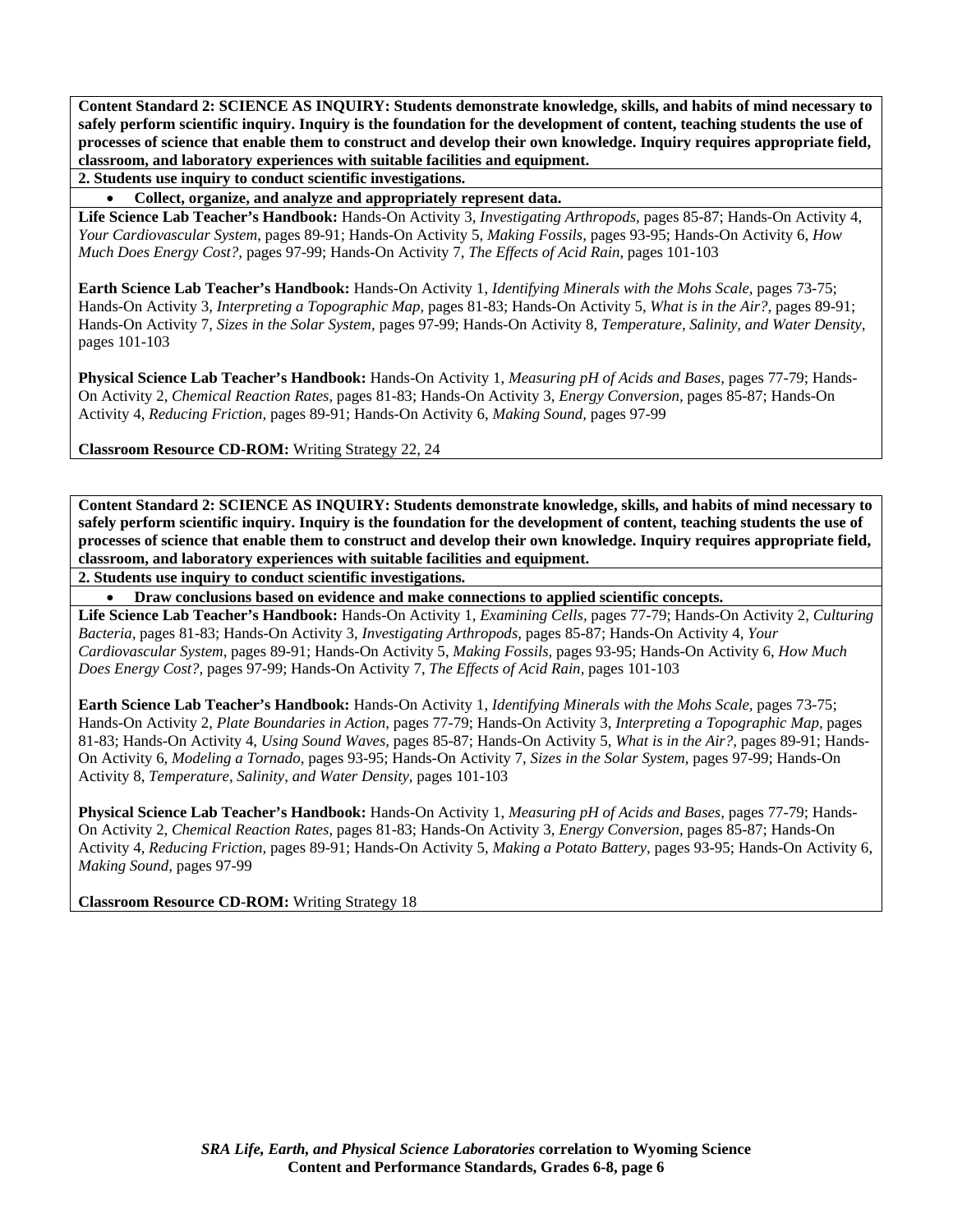**2. Students use inquiry to conduct scientific investigations.** 

• **Clearly and accurately communicate the result of the investigation.** 

**Life Science Lab Teacher's Handbook:** Hands-On Activity 1, *Examining Cells,* pages 77-79; Hands-On Activity 2, *Culturing Bacteria,* pages 81-83; Hands-On Activity 3, *Investigating Arthropods,* pages 85-87; Hands-On Activity 4, *Your Cardiovascular System,* pages 89-91; Hands-On Activity 5, *Making Fossils,* pages 93-95; Hands-On Activity 6, *How Much Does Energy Cost?,* pages 97-99; Hands-On Activity 7, *The Effects of Acid Rain,* pages 101-103

**Earth Science Lab Teacher's Handbook:** Hands-On Activity 1, *Identifying Minerals with the Mohs Scale,* pages 73-75; Hands-On Activity 2, *Plate Boundaries in Action,* pages 77-79; Hands-On Activity 3, *Interpreting a Topographic Map,* pages 81-83; Hands-On Activity 4, *Using Sound Waves,* pages 85-87; Hands-On Activity 5, *What is in the Air?,* pages 89-91; Hands-On Activity 6, *Modeling a Tornado,* pages 93-95; Hands-On Activity 7, *Sizes in the Solar System,* pages 97-99; Hands-On Activity 8, *Temperature, Salinity, and Water Density,* pages 101-103

**Physical Science Lab Teacher's Handbook:** Hands-On Activity 1, *Measuring pH of Acids and Bases,* pages 77-79; Hands-On Activity 2, *Chemical Reaction Rates,* pages 81-83; Hands-On Activity 3, *Energy Conversion,* pages 85-87; Hands-On Activity 4, *Reducing Friction,* pages 89-91; Hands-On Activity 5, *Making a Potato Battery,* pages 93-95; Hands-On Activity 6, *Making Sound,* pages 97-99

**Classroom Resource CD-ROM:** Writing Strategy 1-30

**Content Standard 2: SCIENCE AS INQUIRY: Students demonstrate knowledge, skills, and habits of mind necessary to safely perform scientific inquiry. Inquiry is the foundation for the development of content, teaching students the use of processes of science that enable them to construct and develop their own knowledge. Inquiry requires appropriate field, classroom, and laboratory experiences with suitable facilities and equipment.** 

**3. Students clearly and accurately communicate the result of their own work, as well as information obtained from other sources.** 

**Life Science Lab Teacher's Handbook:** Hands-On Activity 1, *Examining Cells,* pages 77-79; Hands-On Activity 2, *Culturing Bacteria,* pages 81-83; Hands-On Activity 3, *Investigating Arthropods,* pages 85-87; Hands-On Activity 4, *Your Cardiovascular System,* pages 89-91; Hands-On Activity 5, *Making Fossils,* pages 93-95; Hands-On Activity 6, *How Much Does Energy Cost?,* pages 97-99; Hands-On Activity 7, *The Effects of Acid Rain,* pages 101-103

**Earth Science Lab Teacher's Handbook:** Hands-On Activity 1, *Identifying Minerals with the Mohs Scale,* pages 73-75; Hands-On Activity 2, *Plate Boundaries in Action,* pages 77-79; Hands-On Activity 3, *Interpreting a Topographic Map,* pages 81-83; Hands-On Activity 4, *Using Sound Waves,* pages 85-87; Hands-On Activity 5, *What is in the Air?,* pages 89-91; Hands-On Activity 6, *Modeling a Tornado,* pages 93-95; Hands-On Activity 7, *Sizes in the Solar System,* pages 97-99; Hands-On Activity 8, *Temperature, Salinity, and Water Density,* pages 101-103

**Physical Science Lab Teacher's Handbook:** Hands-On Activity 1, *Measuring pH of Acids and Bases,* pages 77-79; Hands-On Activity 2, *Chemical Reaction Rates,* pages 81-83; Hands-On Activity 3, *Energy Conversion,* pages 85-87; Hands-On Activity 4, *Reducing Friction,* pages 89-91; Hands-On Activity 5, *Making a Potato Battery,* pages 93-95; Hands-On Activity 6, *Making Sound,* pages 97-99

**Classroom Resource CD-ROM:** Writing Strategy 1-30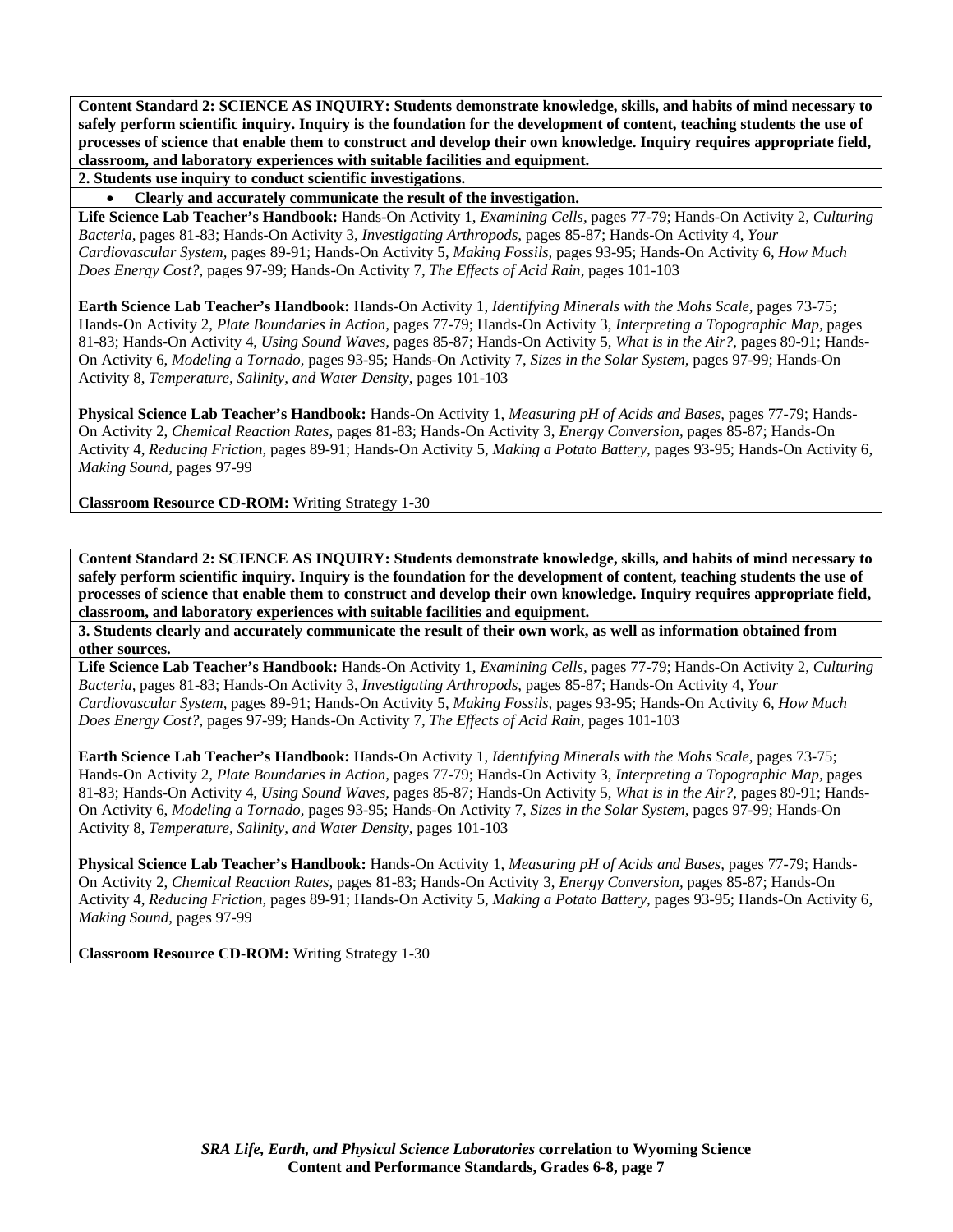**4. Students recognize the relationship between science and technology in meeting human needs.** 

Life Science Lab, Level A: Cards 5, 49, 59, 64, 69, 83, 84, 87, 88, 89, 90 Life Science Lab, Level B: Cards 5, 49, 59, 64, 69, 83, 84, 87, 88, 89, 90

**Earth Science Lab, Level A: Cards 16, 20, 31, 51, 54, 70, 79, 80, 81, 88 Earth Science Lab, Level B:** Cards 16, 20, 31, 51, 54, 70, 79, 80, 81, 88

**Physical Science Lab, Level A:** Cards 33, 35, 46, 47, 48, 49, 70, 71, 72, 73, 76, 81, 84, 90 **Physical Science Lab, Level B:** Cards 33, 35, 46, 47, 48, 49, 70, 71, 72, 73, 76, 81, 84, 90

**Content Standard 2: SCIENCE AS INQUIRY: Students demonstrate knowledge, skills, and habits of mind necessary to safely perform scientific inquiry. Inquiry is the foundation for the development of content, teaching students the use of processes of science that enable them to construct and develop their own knowledge. Inquiry requires appropriate field, classroom, and laboratory experiences with suitable facilities and equipment.** 

**5. Students properly use appropriate scientific and safety equipment, recognize hazards and safety symbols, and observe standard safety procedures.** 

**Life Science Lab Teacher's Handbook:** Hands-On Activity 1, *Examining Cells,* pages 77-79; Hands-On Activity 2, *Culturing Bacteria,* pages 81-83; Hands-On Activity 3, *Investigating Arthropods,* pages 85-87; Hands-On Activity 4, *Your Cardiovascular System,* pages 89-91; Hands-On Activity 5, *Making Fossils,* pages 93-95; Hands-On Activity 6, *How Much Does Energy Cost?,* pages 97-99; Hands-On Activity 7, *The Effects of Acid Rain,* pages 101-103

**Earth Science Lab Teacher's Handbook:** Hands-On Activity 1, *Identifying Minerals with the Mohs Scale,* pages 73-75; Hands-On Activity 2, *Plate Boundaries in Action,* pages 77-79; Hands-On Activity 3, *Interpreting a Topographic Map,* pages 81-83; Hands-On Activity 4, *Using Sound Waves,* pages 85-87; Hands-On Activity 5, *What is in the Air?,* pages 89-91; Hands-On Activity 6, *Modeling a Tornado,* pages 93-95; Hands-On Activity 7, *Sizes in the Solar System,* pages 97-99; Hands-On Activity 8, *Temperature, Salinity, and Water Density,* pages 101-103

**Physical Science Lab Teacher's Handbook:** Hands-On Activity 1, *Measuring pH of Acids and Bases,* pages 77-79; Hands-On Activity 2, *Chemical Reaction Rates,* pages 81-83; Hands-On Activity 3, *Energy Conversion,* pages 85-87; Hands-On Activity 4, *Reducing Friction,* pages 89-91; Hands-On Activity 5, *Making a Potato Battery,* pages 93-95; Hands-On Activity 6, *Making Sound,* pages 97-99

**Content Standard 3: HISTORY AND NATURE OF SCIENCE IN PERSONAL AND SOCIAL DECISIONS: Students recognize the nature of science, its history, and its connections to personal, social, economic, and political decisions. Historically, scientific events have had significant impacts on out cultural heritage.** 

**1. Students explore the nature and history of science.** 

**A. Students explore how scientific knowledge changes and grows over time, and impacts personal and social decisions. Life Science Lab, Level A:** Cards 2, 5, 45, 46, 49, 59, 64, 69, 87, 88, 89, 90

Life Science Lab, Level B: Cards 2, 5, 45, 46, 49, 59, 64, 69, 87, 88, 89, 90

**Earth Science Lab, Level A:** Cards 10, 20, 31, 37, 42, 51, 54, 59, 60, 61, 70, 79, 80, 81, 88 **Earth Science Lab, Level B:** Cards 10, 20, 31, 37, 42, 51, 54, 59, 60, 61, 70, 79, 80, 81, 88

**Physical Science Lab, Level A: Cards 3, 17, 35, 81, 84, 90 Physical Science Lab, Level B:** Cards 3, 17, 35, 81, 84, 90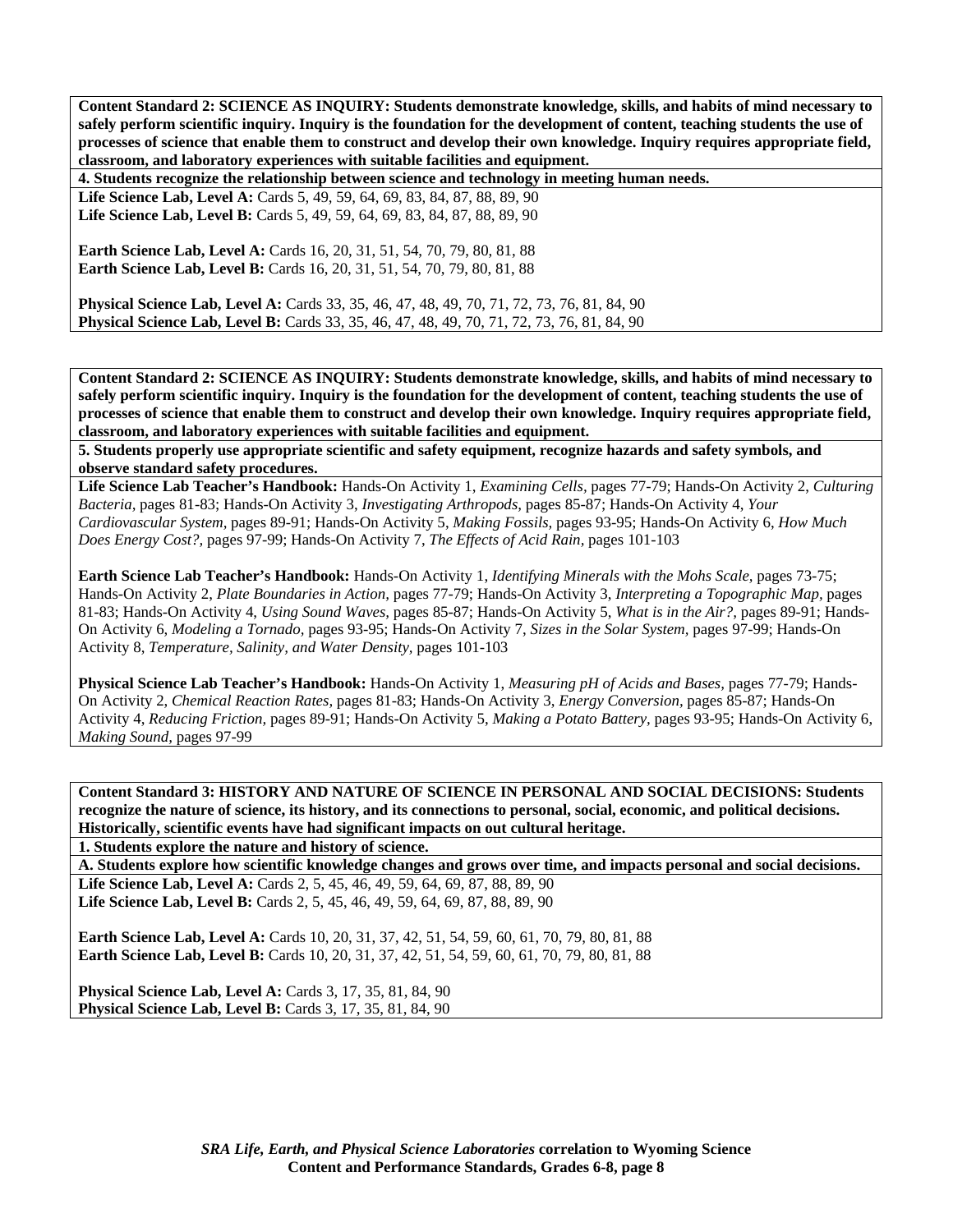**Content Standard 3: HISTORY AND NATURE OF SCIENCE IN PERSONAL AND SOCIAL DECISIONS: Students recognize the nature of science, its history, and its connections to personal, social, economic, and political decisions. Historically, scientific events have had significant impacts on out cultural heritage.** 

**1. Students explore the nature and history of science.** 

**B. Students explore the historical use of scientific information to make personal and social decisions.** 

Life Science Lab, Level A: Cards 45, 46, 47, 49, 69, 84, 87, 88, 89, 90 Life Science Lab, Level B: Cards 45, 46, 47, 49, 69, 84, 87, 88, 89, 90

Earth Science Lab, Level A: Cards 10, 29, 30, 37, 42, 52, 53, 54, 59, 60, 61, 85, 86, 90 **Earth Science Lab, Level B:** Cards 10, 29, 30, 37, 42, 52, 53, 54, 59, 60, 61, 85, 86, 90

**Physical Science Lab, Level A:** Cards 33, 34, 35, 46, 47, 48, 49, 71, 72, 73, 81, 84 **Physical Science Lab, Level B:** Cards 33, 34, 35, 46, 47, 48, 49, 71, 72, 73, 81, 84

**Content Standard 3: HISTORY AND NATURE OF SCIENCE IN PERSONAL AND SOCIAL DECISIONS: Students recognize the nature of science, its history, and its connections to personal, social, economic, and political decisions. Historically, scientific events have had significant impacts on out cultural heritage.** 

**2. Students explore how scientific information is used to make decisions.** 

**A. The role of science in solving personal, local, and national problems.** 

**Life Science Lab, Level A:** Cards 84, 85, 86, 87, 88, 89, 90

Life Science Lab, Level B: Cards 84, 85, 86, 87, 88, 89, 90

**Life Science Lab Teacher's Handbook:** Hands-On Activity 7, *The Effects of Acid Rain,* pages 101-103

**Earth Science Lab, Level A: Cards 37, 42, 59, 60, 61, 86 Earth Science Lab, Level B:** Cards 37, 42, 59, 60, 61, 86 **Earth Science Lab Teacher's Handbook:** Hands-On Activity 5, *What is in the Air?,* pages 89-91

**Physical Science Lab, Level A:** Cards 34, 46, 47, 48, 49 **Physical Science Lab, Level B:** Cards 34, 46, 47, 48, 49

**Content Standard 3: HISTORY AND NATURE OF SCIENCE IN PERSONAL AND SOCIAL DECISIONS: Students recognize the nature of science, its history, and its connections to personal, social, economic, and political decisions. Historically, scientific events have had significant impacts on out cultural heritage.** 

**2. Students explore how scientific information is used to make decisions.** 

**B. Interdisciplinary connections of the sciences and connections to other subject areas and careers in science or technical fields.** 

**Life Science Lab, Level A:** Cards 2, 4, 11, 12, 17, 26, 45, 46, 64, 67, 69, 83, 84, 86, 87, 88, 89, 90 **Life Science Lab, Level B:** Cards 2, 4, 11, 12, 17, 26, 45, 46, 64, 67, 69, 83, 84, 86, 87, 88, 89, 90

**Earth Science Lab, Level A:** Cards 16, 31, 37, 38, 42, 59, 60, 61, 79, 80, 81 **Earth Science Lab, Level B:** Cards 16, 31, 37, 38, 42, 59, 60, 61, 79, 80, 81

**Physical Science Lab, Level A:** Cards 6, 7, 31, 32, 46, 47, 48, 49, 71, 72, 73, 81, 84, 90 **Physical Science Lab, Level B:** Cards 6, 7, 31, 32, 46, 47, 48, 49, 71, 72, 73, 81, 84, 90